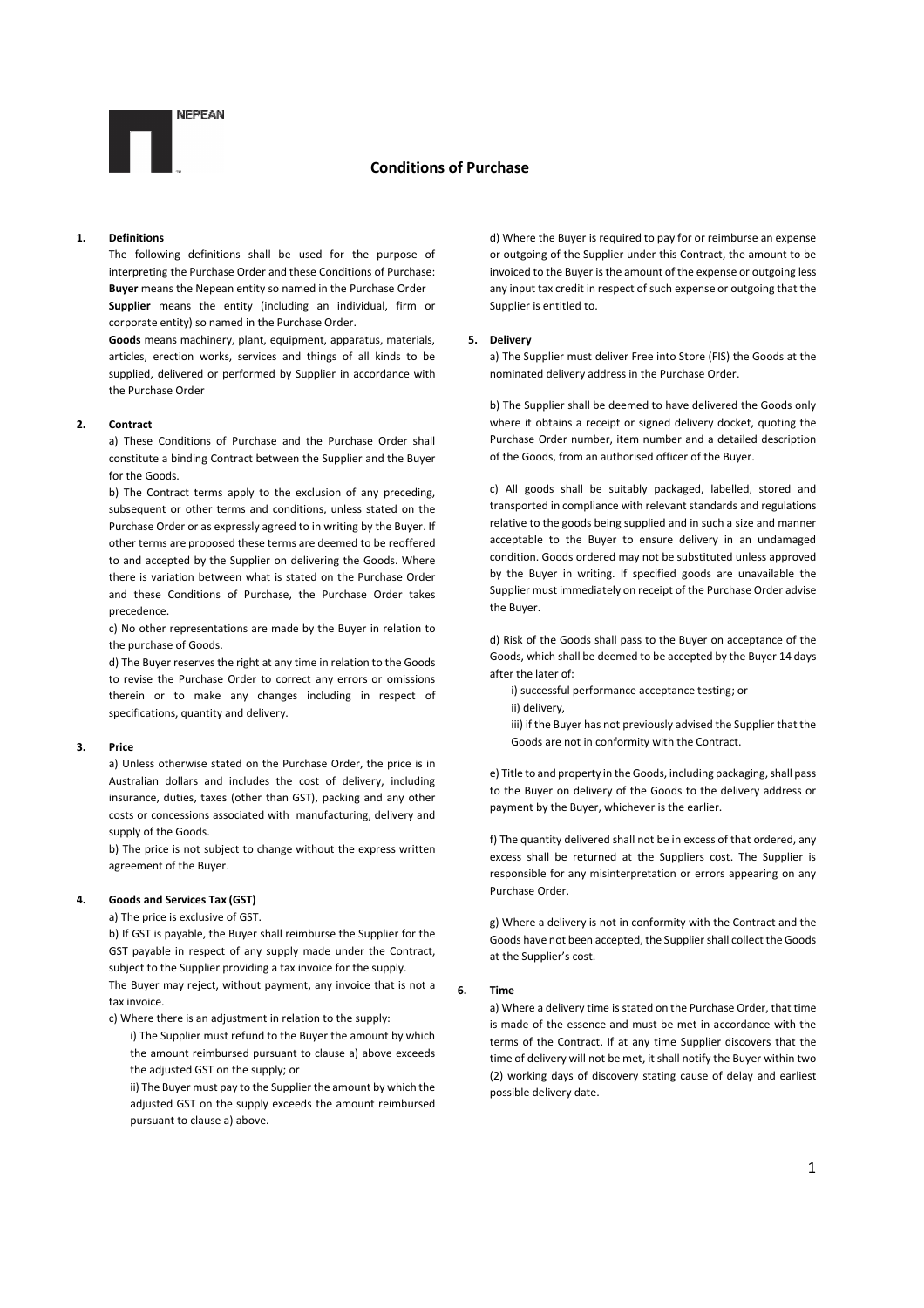

b) If the Goods are not supplied by the time stipulated in the Purchase Order the Buyer may, without prejudice to any other rights and remedies, rescind the Contract, unless the delay is caused by factors outside the reasonable control of the Supplier, as determined by the Buyer.

c) The Buyer shall not be liable to the Supplier in respect of any cost, expense, loss or damage whatsoever incurred or suffered by the Supplier as a direct or indirect result of the rescission of the Contract.

#### 7. Payment

a) Invoices for Goods delivered are to accompany each delivery or be received by the Buyer within 5 days of that goods delivery.

b) The Invoice shall be for the price, value of the work performed and materials supplied under the Contract as stipulated in the Purchase Order.

c) Each Invoice must include the Purchase Order number and be supported by evidence of the amount due to the Supplier and such other information as the Buyer shall reasonably require.

d) Without limiting the Buyers rights under any other provision of the Contract, the Buyer may deduct from or set off against any monies which may be or thereafter become payable by the Buyer to the Supplier, including:

i) any debt due from the Supplier to the Buyer; and

ii) any claim which the Buyer may have against the Supplier under or by virtue of any provision of the Contract or otherwise at law or in equity.

e) If the Buyer doesn't dispute the Supplier's invoice, the Buyer shall pay the Supplier within 60 days from the end of month the invoice is received or as otherwise agreed in writing by the Buyer. In the event payment is not made by the payment date the Supplier has no right to suspend or cancel undelivered orders, to charge interest or any surcharge, administration or other fee, or to take proceedings for recovery, without giving the Buyer 21 days written notice.

## 8. Insurance

a)At the Suppliers own cost it must insure the Goods for any loss or damage, until acceptance of the Goods by the Buyer.

b) The Supplier warrants that it has and will maintain:

i) Public and Products Liability insurance policy for at least \$20 million for any one occurrence;

ii) Professional Indemnity insurance policy for at least \$10 million for any one occurrence;

iii) Workers Compensation insurance or equivalent:

iv) Transit insurance to the value of the goods per shipment;

v) such other insurances required by the Buyer to provide the Goods stated on the Purchase Order;

vi) the Buyer shall be noted as an interested party on the Supplier's insurance policy;

vii) as a minimum, relevant insurances shall be retained for the term of the Contract;

viii) Certificates of Currency shall be provided upon request by the Buyer.

#### 9. Indemnity

a) The Supplier shall indemnify and keep the Buyer indemnified: i) from and against all actions, claims, loss, damage, expense or liability expense of any kind incurred by the Buyer, or damage of any kind suffered by the Buyer; or

ii) personal injury to any person or loss of or damage to any property,

arising out of or by reason of anything done or not done by the Supplier in respect of the supply of the Goods.

b) The Supplier shall indemnify the Buyer in respect of any loss, damage, expense, claim or liability suffered or incurred by the Buyer as a result of a claim by a third party, including any alleged infringement of any intellectual property right in relation to the Goods provided under this Contract.

#### 10. Warranty

a) The Supplier warrants the Goods for a minimum of 24 months from date of acceptance by the Buyer and that the Goods:

i) meet the description in the Purchase Order and conform to all specifications, drawings and samples provided by the Buyer to the Supplier;

ii) are free of any omissions, defects or failures arising from faulty design, materials or workmanship, or any other failures which render them unsuitable for the Buyer's requirements and will operate satisfactorily and reliably under all conditions; iii) are fit for the purpose for which they are intended;

iv) are made with new materials and are themselves new, unless otherwise specified on the Contract;

v) are of the quality specified or are the best merchantable quality;

vi) are free of all charges, duties, liens and encumbrances and the Supplier has title to them;

vii) do not violate any copyright or patent rights;

viii) where a licence is granted by the Supplier, it does not infringe the intellectual property rights of any third party; and ix) compliance with all relevant Acts, Regulations, By-laws, Codes, Standards, statutory requirements, applicable laws, notices, directions and requirements.

x) all information contained in catalogues, price lists, photographs, brochures and other illustrations or advertising material and drawings and information otherwise directly or indirectly produced by the Supplier is accurate and correct and is not misleading or deceptive in any way and that the Supplier has the necessary expertise and qualifications to provide that information.

b) The Supplier extends equivalent warranty and guarantee as is provided to the Buyer, to the customer of the Buyer for the Goods Supplied in the Purchase Order.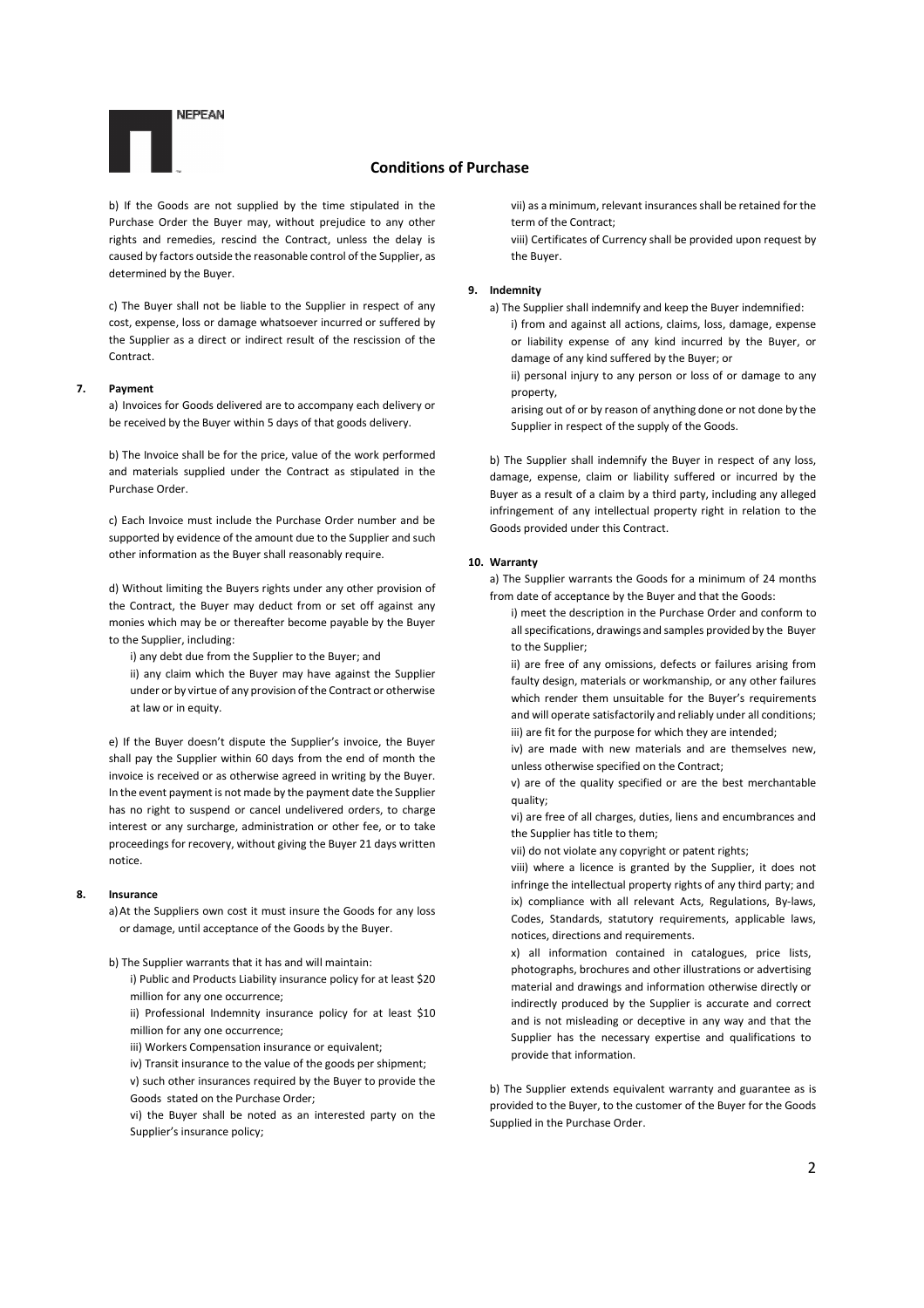

c) Pursuant to clause a) and b) the Supplier shall be liable for any resulting costs and expenses incurred directly or indirectly by the Buyer or the Supplier and must at the request of the Buyer:

- i) refund the price;
- ii) repair, modify or replace;
- iii) resupply Goods which are in the opinion of the Buyer, not supplied in accordance with the Contract.

d) The Buyer may, at its option, arrange the repair, modification, replacement or resupply of the Goods referred to in clause c) by a third party or itself, whereby all resulting costs and expenses shall be borne by the Supplier.

e) All warranties, conditions, undertakings, covenants and other provisions implied by law relating to the Goods or their supply and delivery form part of the Contract and these Conditions do not exclude, restrict or modify the application to the Contract or any provision of the Competition and Consumer Act 2010 or equivalent legislation.

### 11. Confidentiality

a) The Supplier shall keep confidential the terms, conditions and all information in relation to the Contract and shall only disclose them as required by law or to those employees, servants or agents as necessary to enable the Supplier to meet the Contract requirements.

b) All information, including but not limited to specifications, plans, designs, drawings and documentation remains the property of the Buyer.

### 12. Intellectual Property

a) The Supplier hereby grants to the Buyer a perpetual nonexclusive, non-transferable, worldwide, royalty-free licence in respect of intellectual property in the Goods to the extent reasonably necessary to use the Goods for their intended purpose and any related purposes.

b) The title to and intellectual property rights in all material created by the Supplier and brought into existence after the date of acceptance and as a result of this Contract shall vest in the Buyer.

### 13. Subcontract or Assignment

a) The Supplier must not assign, sub-licence, sub-contract or transfer in whole or in part any of its interest or obligations under the Contract without the Buyer's prior written consent, which consent may be granted, withheld or granted subject to conditions in the Buyer's absolute discretion.

b) Where the Buyer grants consent under clause a), such consent shall not relieve the Supplier from its obligations under the Contract. Further, any sub-contractors or agents are equivalently bound by the conditions of this Contract.

#### 14. Buyers Rights

a) The Buyer reserves the right to enter the Suppliers premises and inspect all or any part of the contracted work, including subcontracted work.

b) The Buyer reserves the right to suspend the Contract, at no cost or liability to the Buyer, where the reason for doing so is beyond the reasonable control of the Buyer. The Supplier must comply with the notice and recommence supply when notified by the Buyer.

#### 15. Breach and Termination

- a) In addition to any other rights, the Buyer may terminate the Contract by written notice to the Supplier, where:
	- i) the Supplier is in breach of a term of the Contract and fails to remedy the breach within 14 days of receipt of a written notice from the Buyer specifying the breach and its rectification; ii) the Buyer is of the reasonable opinion that the Supplier is unable or unwilling to comply with its obligations under the Contract with due diligence or in a competent manner; or iii) if the Supplier becomes bankrupt, insolvent, goes into liquidation or an order is made for the winding up or is in receivership.

b) Termination of the Contract pursuant to this clause shall be without prejudice to the rights of either party.

c) The Supplier shall be liable to the Buyer for any loss whether direct, consequential, economic or otherwise suffered by the Buyer and arising out of or in connection with such termination or prior breach.

d) The Buyer shall not be liable to the Supplier for any loss (including loss of profit, loss of opportunity), whether direct, indirect, consequential, and economic or otherwise, suffered by the Supplier and arising out of or in connection with termination of the Contract pursuant to this clause.

e) If the Supplier breaches a term of the Contract, the Buyer shall not be bound to perform its obligations under the Contract until the breach is remedied by the Supplier.

## 16. Dispute Resolution

- a)Any dispute between the parties arising out of or in any way connected with the Contract, which is not resolved by the parties within 7 days, shall be escalated to the parties senior executive for resolution within 14 days after issue of a written notice of the dispute by either party on the other party. Should resolution not be achieved, it shall be referred for mediation to the Institute of Arbitrators and Mediators within 30 days after service of the written notice of the dispute.
- b)Nothing in this clause shall prevent either party seeking urgent interlocutory relief.